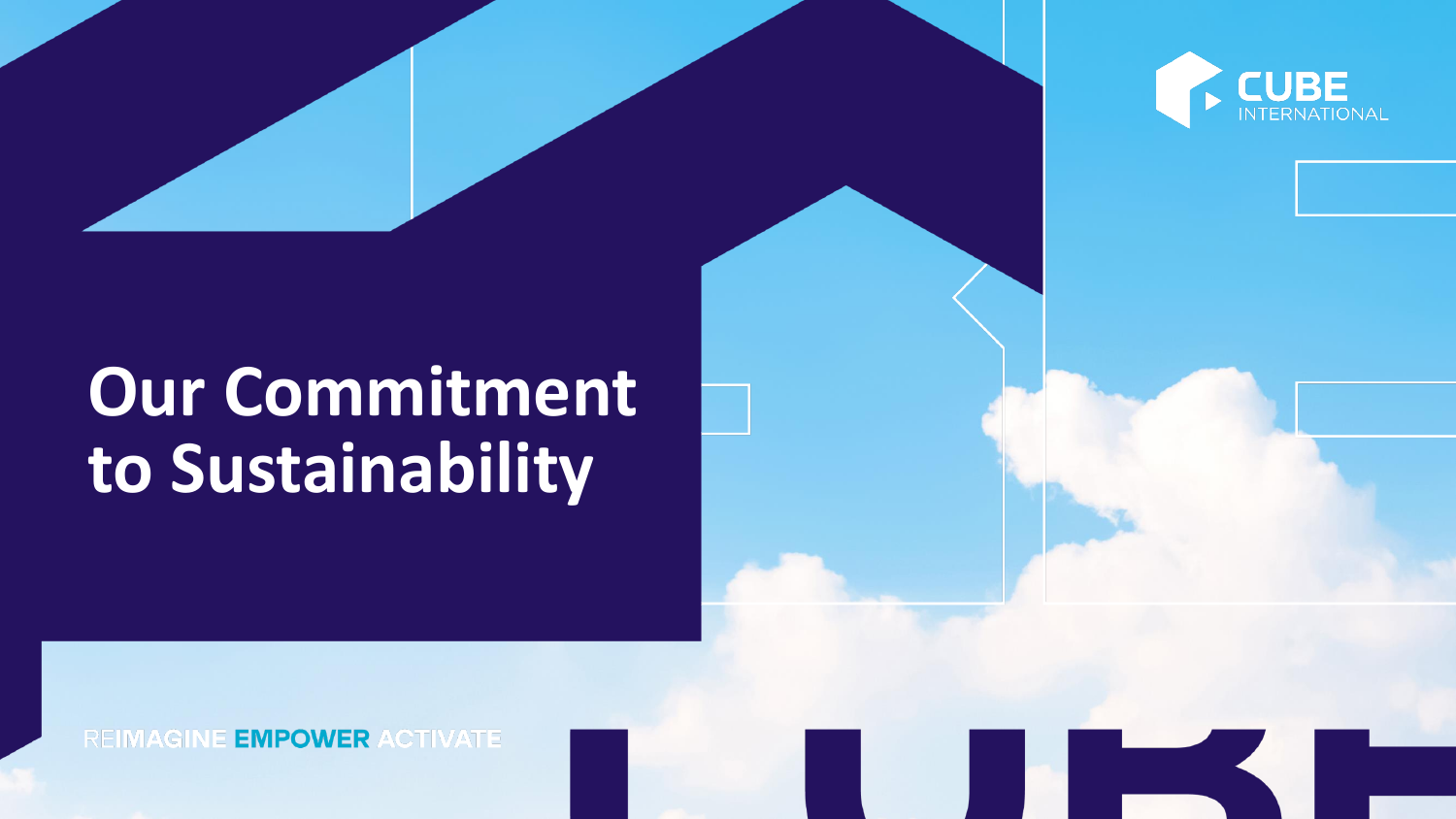

#### We're committed to delivering services on behalf our clients with a greater focus on their social and environmental impact.

- We incorporate social value policies and procedures across all Cube International companies. These are represented across each of our key corporate programmes:
	- **Our Commitment to Sustainability**
	- **Our Commitment to Safety**
	- **Our Commitment to Sport**

**EXTERCTION THE THIS PRESENTATION COMMITMENT THIS PRESENTATION CONTINUES.** programme and our integrated corporate policies which underpin our goals.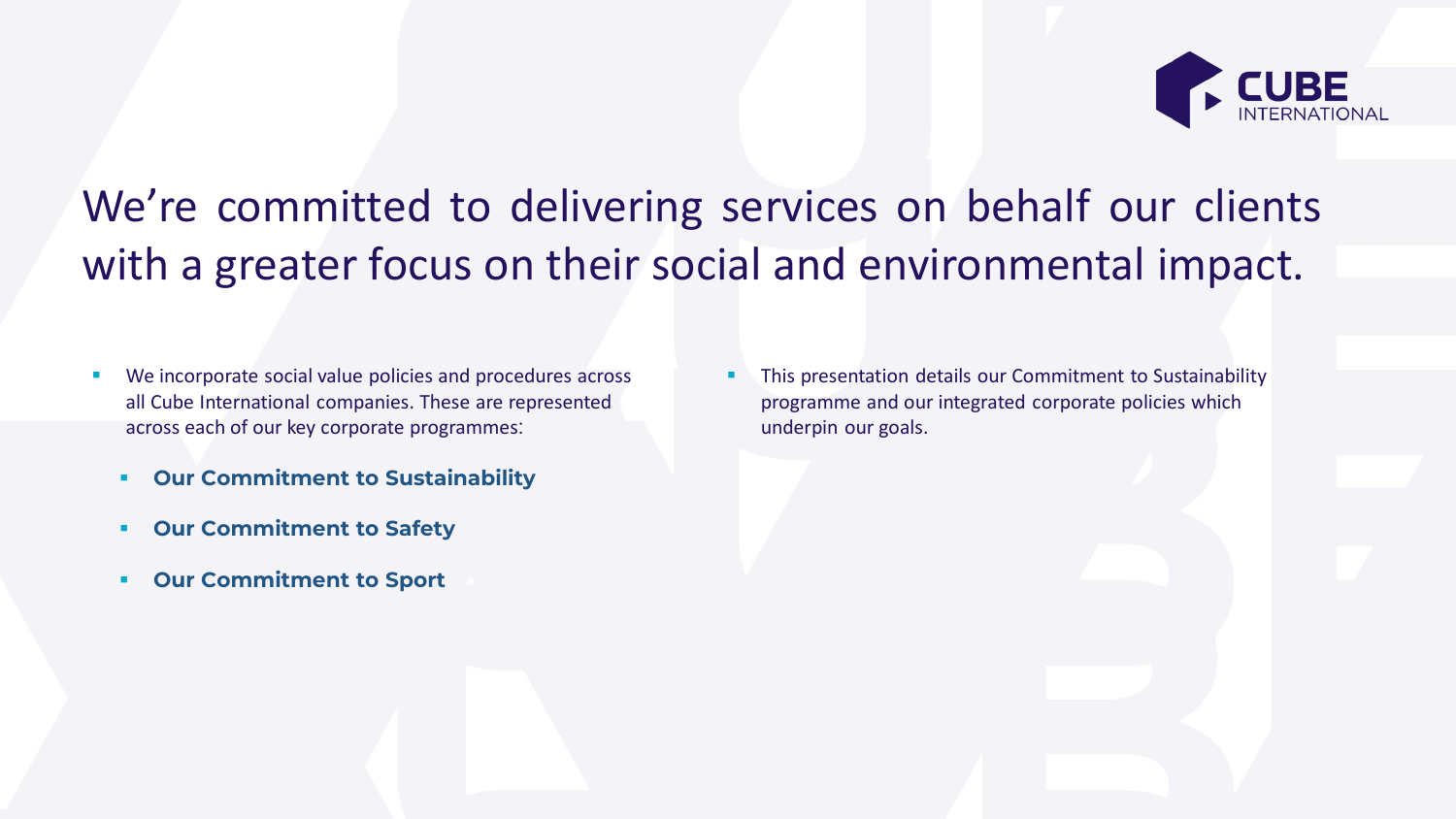### **Our Commitment to Sustainability**



Through our ISO20121 certified Sustainable Event Management Policy we are committed to considering the external and internal issues relevant to our purpose

- Our Group's policies and procedures aim to aid the mitigation of carbon emissions, improve energy efficiency, protect the safety and wellbeing of those who work for us and alongside us, increase stakeholder awareness and enhance the long term economic viability of events we support.
- We strive to continuously review and improve our sustainable development policies and the management systems we use to meet the requirements of the ISO20121 standard. By following our policy and ethos we endeavour to display continued leadership in event sustainability management.
- **EXTERNITHENT Through our Commitment to Sustainability** programme, we set the framework for continual refinement and improvements with regards to minimising the environmental impacts of our operations. These include the following commitments:
	- **Reducing the carbon footprint of our logistical operations**
	- **Reducing waste associated with our branding, packaging and manufacturing processes**
	- **Reducing energy use and wastage across all operations**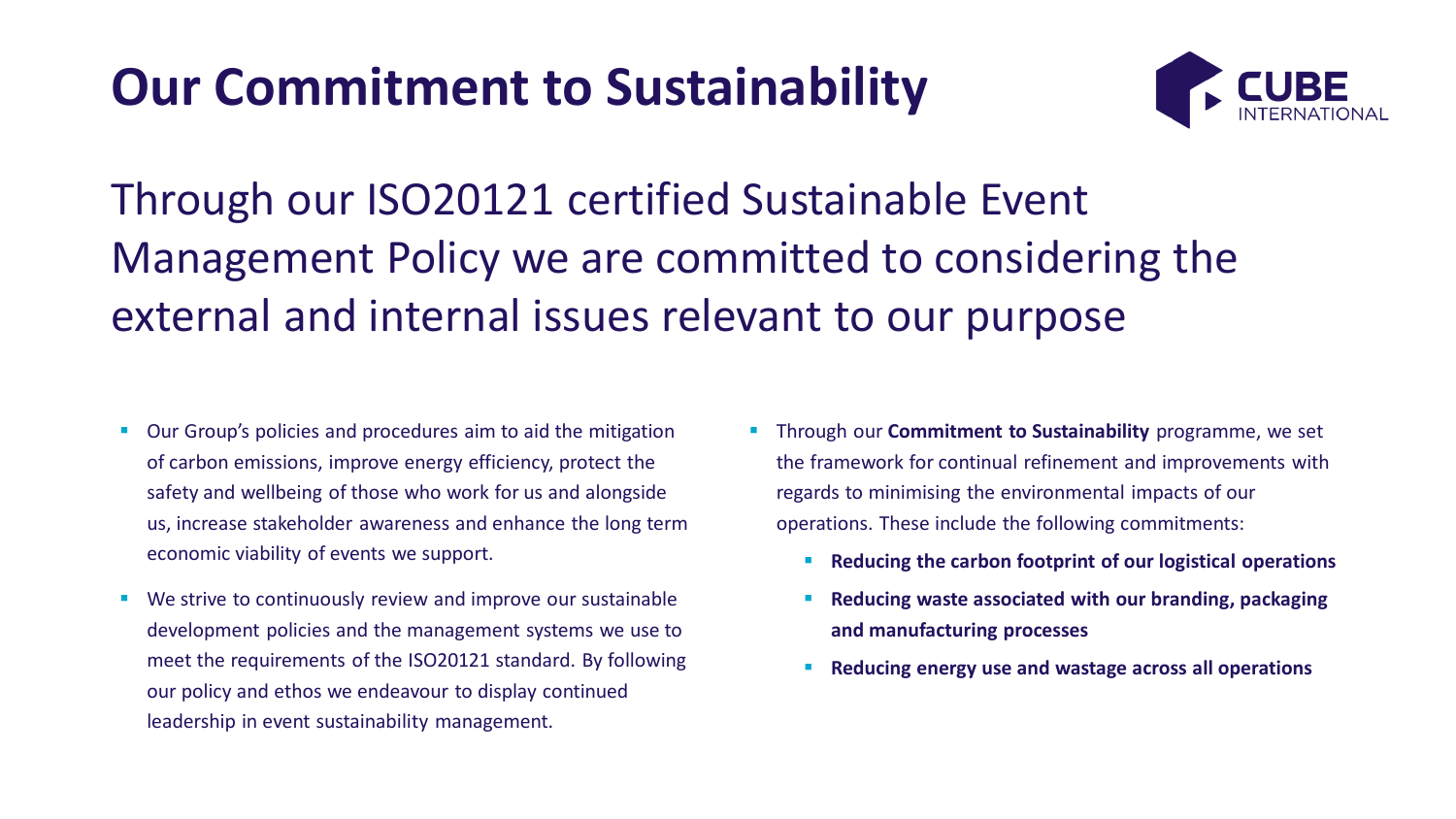

#### Continest



**CONTINEST.COM** 

**EMPOWER ACTIVATE**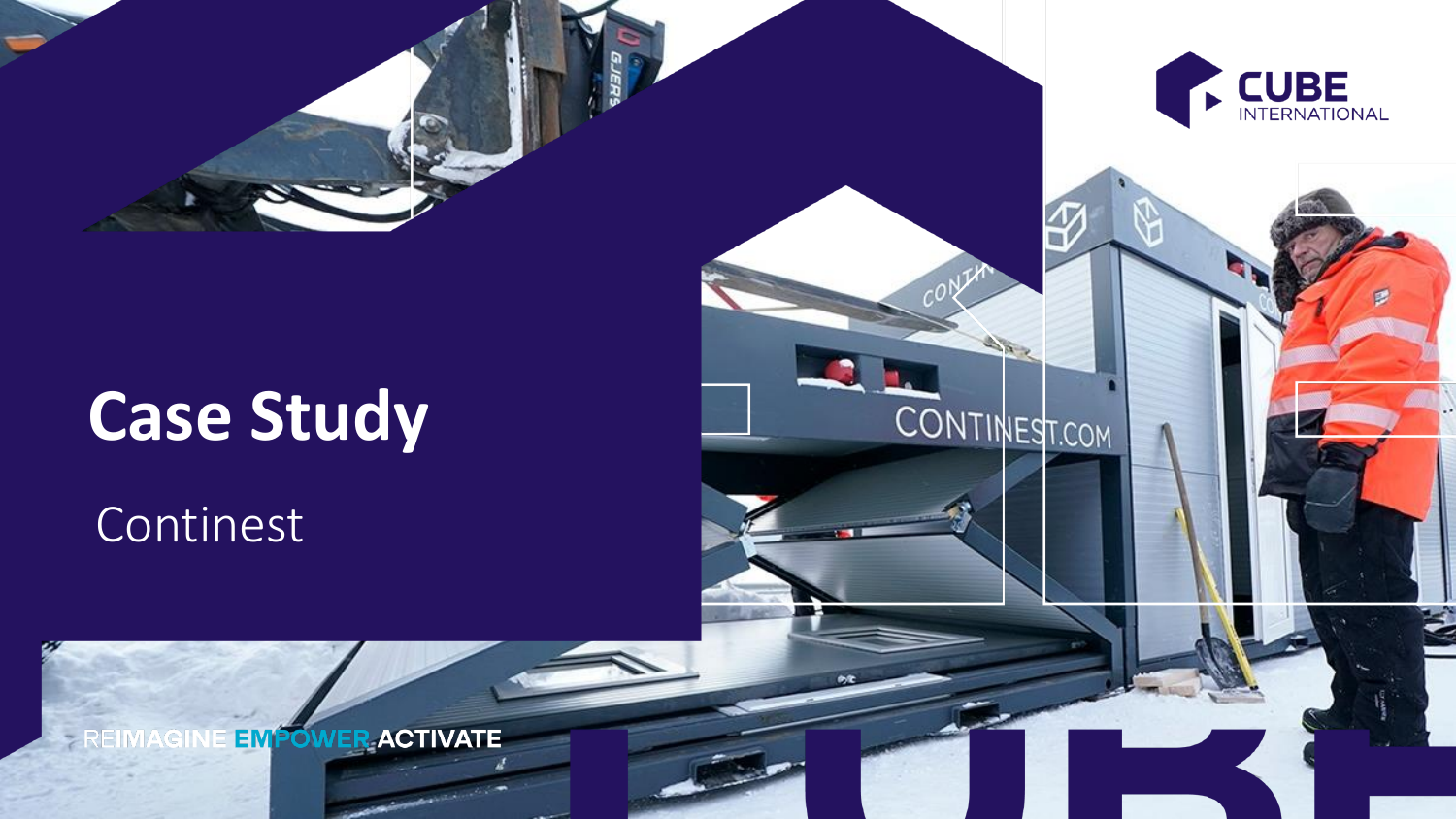## **Case Study - Continest**



- Cube International Group has been working with its global partners to specially develop the Continest modular building, making it perfect for the global event industry.
- **·** The flexibility of the Continest concept means these innovative units can be used for a range of temporary event accommodation for a variety of event types.
- Critically the compact nature of their 'flat-pack' system means multiple units can be transported on one HGV vehicle. This can produce up to 80% reductions in event related haulage CO2.
- Coupled with this the system is constructed from 70% recycled and or recyclable material and has an integrated photovoltaic roof option enabling it to make a major contribution to any sustainable event commitment.

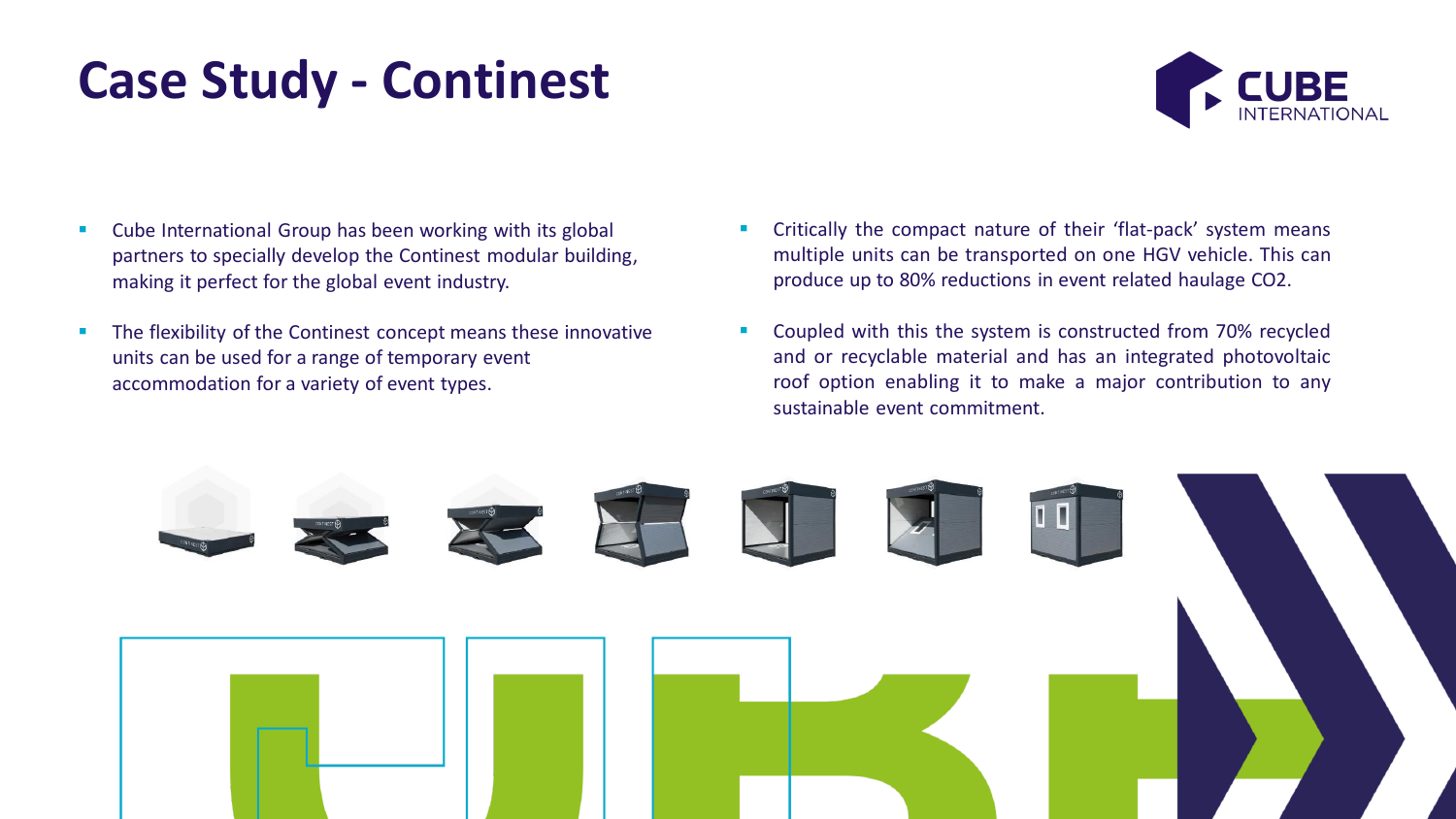# **Why Cube?**

**CUBE** 

**EN REMARINE EMPOWER ACTIVATE**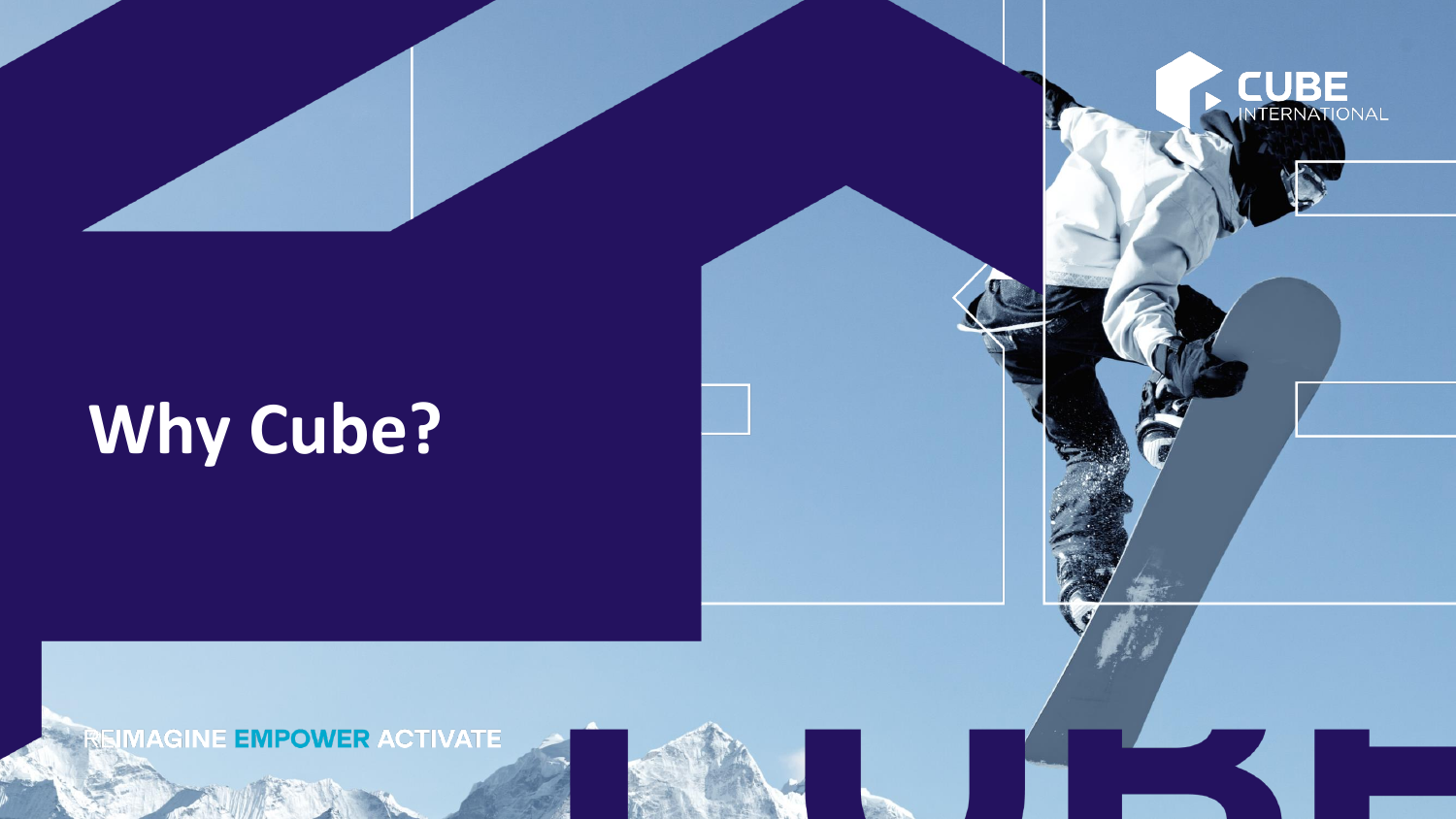## **Why Cube?**



- We are at the forefront of redefining and reimagining how events, brands and businesses connect and engage with their audience.
- We are inclusive and collaborative. Working in partnership with our clients we fully immerse in to their culture, ensuring that their goals are at the heart of everything we do.
- We work as part of your team, ready to help you and your organisation to protect your brand, regain control and achieve more than you ever thought possible.
- We are relentless in our pursuit of excellence and uncompromising in our delivery of time critical strategic planning, end-to-end operational expertise and integrated event infrastructure.
- We are flexible partners, providing uniquely crafted support. We are responsive to change, providing speed of thought and actions to ensure we can always deliver.
- We make the most of every opportunity to reimagine, refine and bring visionary and original thinking to life.